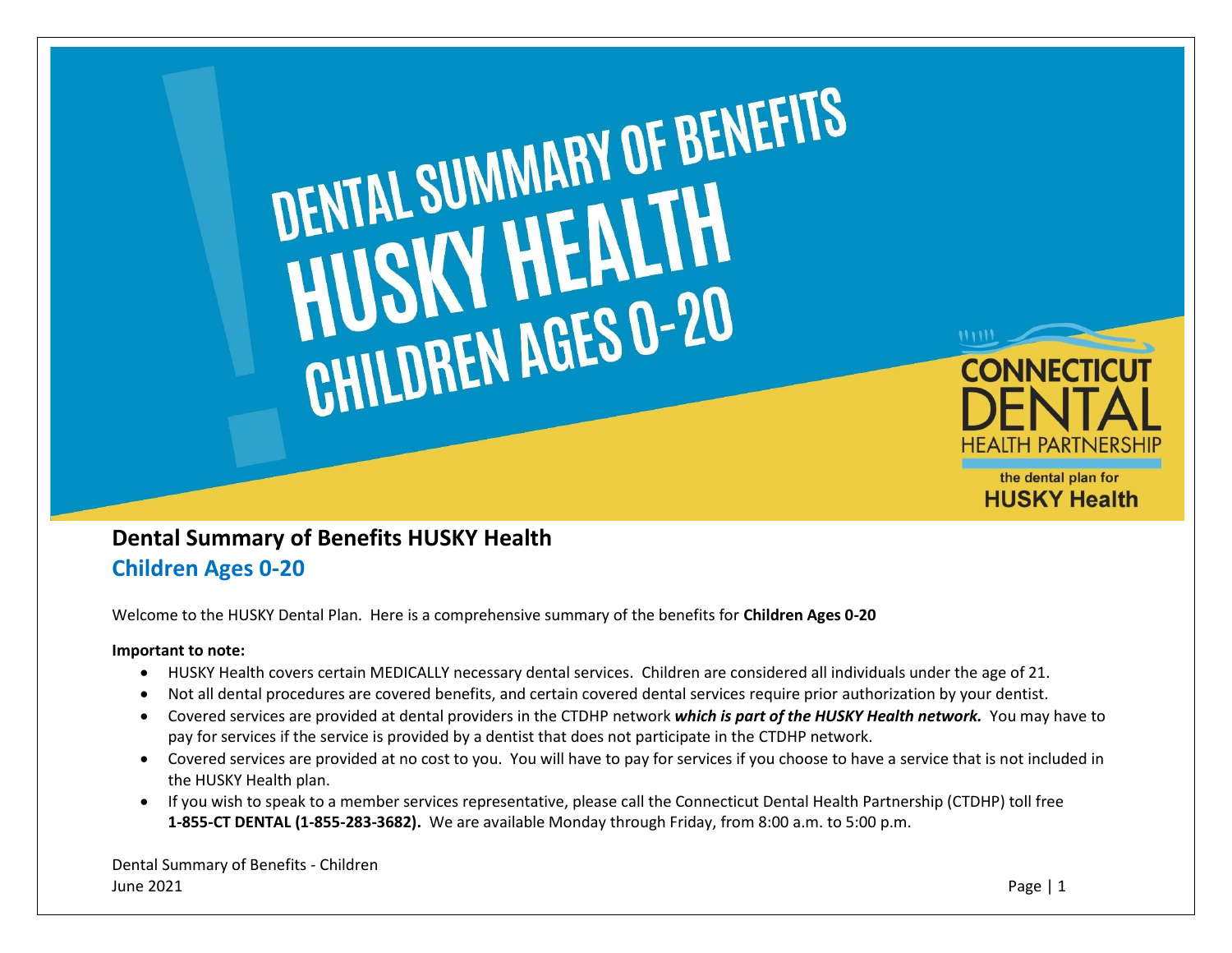## **Your Benefits:**

| <b>Care Category</b>        | <b>Description</b>                                                                                | <b>Benefits and Limitations</b>                                                                                                  |
|-----------------------------|---------------------------------------------------------------------------------------------------|----------------------------------------------------------------------------------------------------------------------------------|
| <b>Diagnostic</b>           | Oral examination or screening.                                                                    | Periodic Exam: 2 times per year<br>$\bullet$<br>Problem Focused Exam: 4 times per year<br>Comprehensive Exam: once every 3 years |
|                             |                                                                                                   |                                                                                                                                  |
| X-Rays                      | Complete mouth X-rays, Periapical X-rays, Bitewing X-rays, Occlusal X-<br>rays, Panoramic X-rays. | Bitewing X-ray: 1 per year<br>1.<br>Periapical X-rays: 4 per year<br>2.                                                          |
|                             |                                                                                                   | <b>Complete Mouth Series or Panoramic X-</b><br>3.<br>ray: 1 every 3 years                                                       |
| <b>Preventive</b>           | Cleaning, fluoride application.                                                                   | 1 every 6 months per member                                                                                                      |
| <b>Restorative-Fillings</b> | The treatment of tooth decay by the use of silver and/or white fillings.                          | Fillings are covered once per two years for<br>the same tooth surface.                                                           |
|                             |                                                                                                   | <b>HUSKY B Copay-20%</b>                                                                                                         |
| <b>Restorative-Crowns</b>   | The use of gold, semiprecious, or nonprecious metals and/or porcelain                             | Covered once per five years. Prior                                                                                               |
|                             | to restore a tooth or teeth which cannot be restored with silver or<br>white restorations.        | authorization required.                                                                                                          |
|                             |                                                                                                   | <b>HUSKY B Copay-33%</b>                                                                                                         |
| <b>Endodontics</b>          | The treatment of the diseases of the blood vessels and the nerve of the                           | Initial and re-treatment root canal                                                                                              |
|                             | tooth. Endodontic treatment often involves root canal procedures.                                 | procedures covered up to age 21. Prior                                                                                           |
|                             |                                                                                                   | authorization required.                                                                                                          |
|                             |                                                                                                   | <b>HUSKY B Copay 20%</b>                                                                                                         |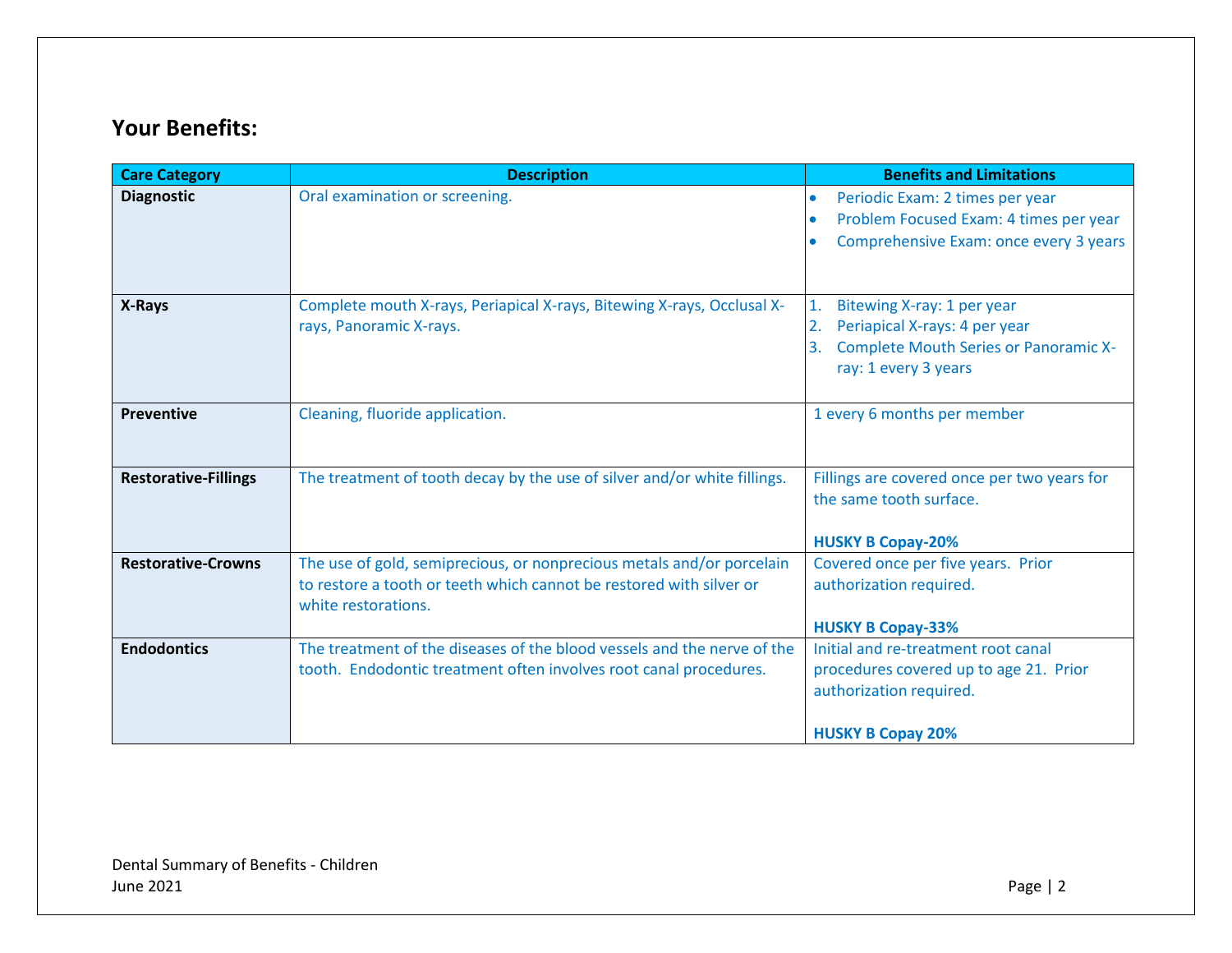| <b>Care Category</b>                       | <b>Description</b>                                                                                                                                         | <b>Limitations</b>                                                                                                                                                                            |
|--------------------------------------------|------------------------------------------------------------------------------------------------------------------------------------------------------------|-----------------------------------------------------------------------------------------------------------------------------------------------------------------------------------------------|
| <b>Periodontics</b>                        | The treatment of the supporting tissues of the teeth, gums,<br>and underlying bone, with either surgical or non-surgical<br>procedures (where applicable). | Prior authorization required.                                                                                                                                                                 |
| <b>Prosthetics -</b>                       | The replacement of missing teeth by the use of a removable<br>appliance.                                                                                   | Prior authorization required.                                                                                                                                                                 |
| Removable                                  |                                                                                                                                                            | <b>Husky B Copay 50%</b>                                                                                                                                                                      |
| <b>Prosthetics -</b>                       | The repair or modification of existing removable appliances<br>so that they can continue to be serviceable.                                                | Is allowed after 6 months after the initial placement of<br>the denture(s).                                                                                                                   |
| <b>Adjustments &amp;</b><br><b>Relines</b> |                                                                                                                                                            | <b>HUSKY B Copay 20%</b>                                                                                                                                                                      |
| <b>Prosthetics -</b>                       | The use of gold, semiprecious, or precious metal to replace a<br>missing tooth or teeth. Fixed prosthetics may include                                     | Not covered but may be covered in special<br>circumstances with medical necessity                                                                                                             |
| <b>Fixed</b>                               | bridgework, implants and implant retained crowns and<br>dentures.                                                                                          |                                                                                                                                                                                               |
| <b>Extractions</b>                         | The extraction, either simple or surgical, of either a single<br>tooth or multiple teeth.                                                                  | Covered for all permanent, baby and extra teeth.<br>Biopsies, bone grafting, alveoloplasty, facial surgery<br>for trauma and inherited facial conditions. Prior<br>authorization is required. |
|                                            |                                                                                                                                                            | Husky B Copay 20% simple extraction or 33% surgical.                                                                                                                                          |
| <b>Wisdom Tooth</b><br><b>Removal and</b>  | The surgical removal of fully erupted teeth when medically<br>necessary or teeth partially or fully covered by gum tissue or                               | Prior authorization required.                                                                                                                                                                 |
| <b>Impactions</b>                          | bone.                                                                                                                                                      | <b>HUSKY B Copay 33%</b>                                                                                                                                                                      |
| <b>Oral Surgery</b>                        | The shaping of bone ridges, the treatment of an abscess,<br>biopsies of soft and hard tissues, reconstructive surgeries                                    | Requires prior authorization.                                                                                                                                                                 |
|                                            | etc.                                                                                                                                                       | <b>HUSKY B Copay 33%</b>                                                                                                                                                                      |